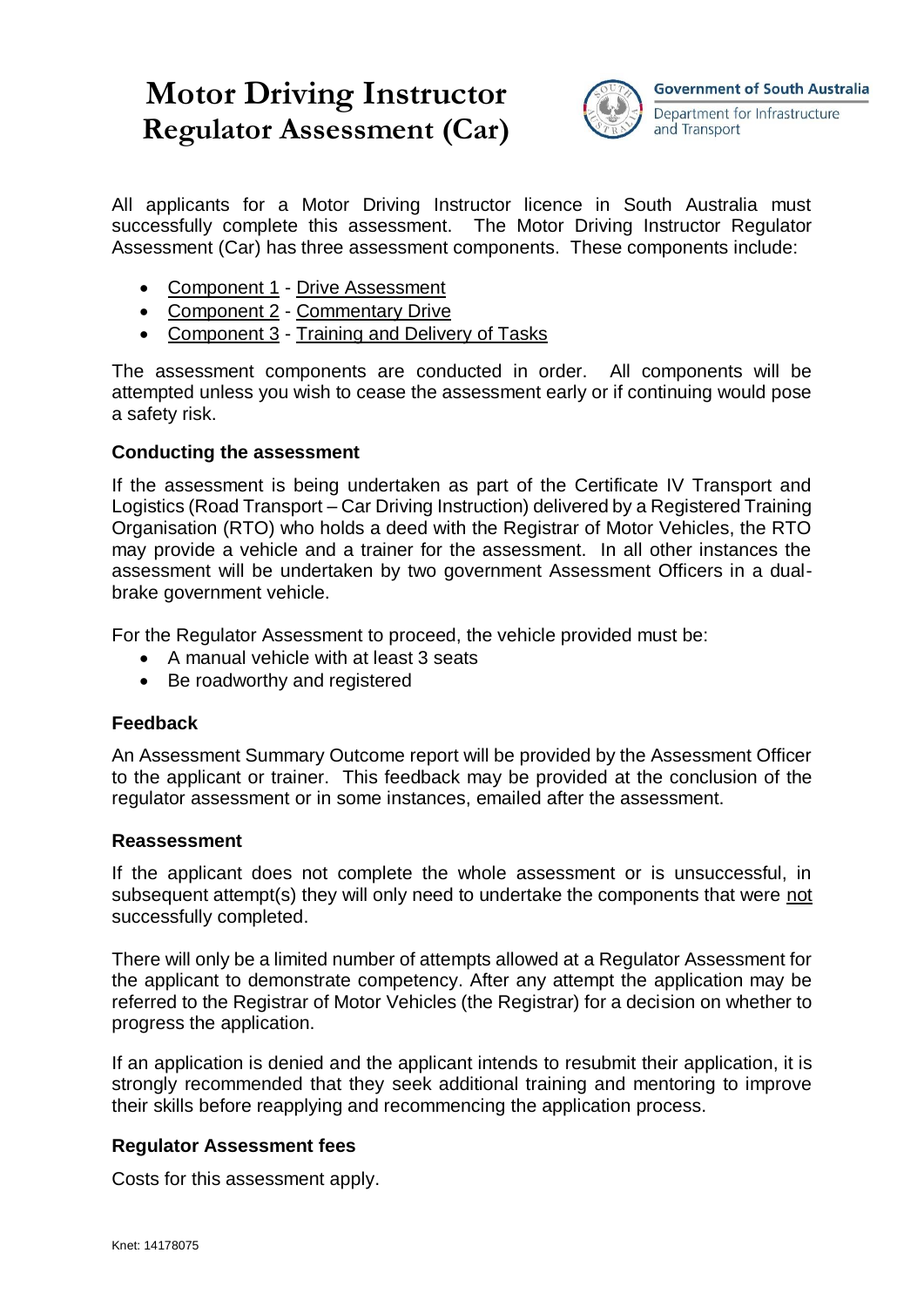## **Component 1 - Drive Assessment**

The drive assessment commences with a basic roadworthiness check. You will check the following:

- The operation of the indicators, brake lights and warning device
- That the tyres have at least a minimum 1.5mm tread depth, and
- The currency of registration through the EzyReg app.

This should take less than five minutes and the Driving Companion can be used during the roadworthy check.

The drive assessment requires accurate demonstration of:

A confident and competent drive in a manual class 'C' vehicle (with seating for at least three adults and a passenger side brake pedal), to novice driver standard based on the Competency Based Training and Assessment (CBT&A) program.

- The drive component is based on the Task 30 drive, without the re-assessment component.
- The drive must meet the Task 30 range statement as outlined in the Driving Companion and the Task 30 assessment sheet; i.e. a short drive of not less than 25 minutes duration in medium to heavy traffic.
- During the drive assessment you must demonstrate 100% compliance with the Australian Road Rules and 80% compliance with low risk driving behaviours/the system of vehicle control.
- If any breach of the Australian Road Rules occurs the drive assessment will be unsuccessful.

The last 5 to 10 minutes of the drive will be used to conduct the commentary drive (breaches in road law are still not permitted).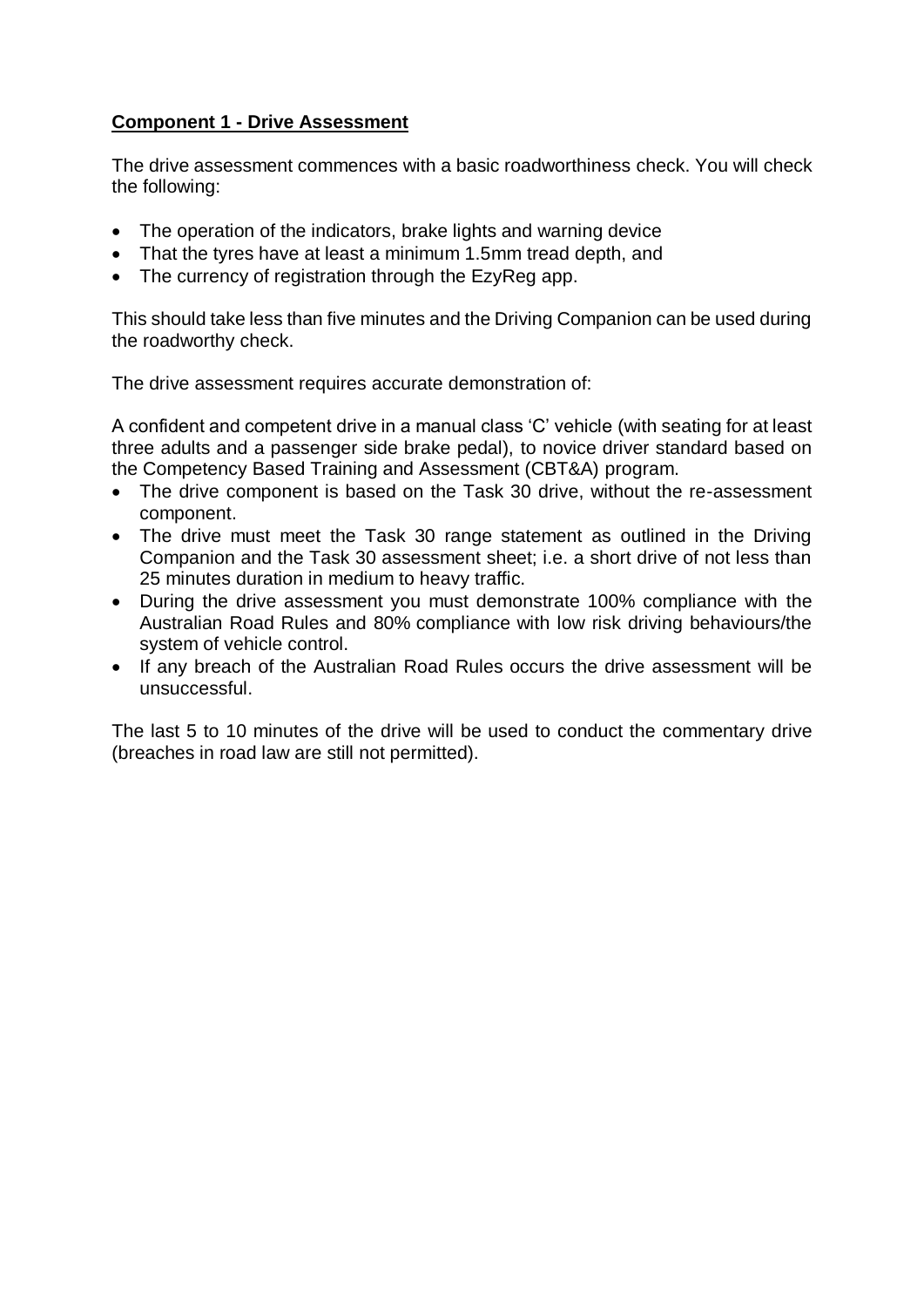## **Component 2 - Commentary Drive**

A commentary drive is an advanced driving technique where you describe everything that you see which may affect how you drive and the actions you take to keep safe and allow you to progress smoothly around hazards.

The commentary drive focuses on Task 23 (Safe Driving Strategies) in The Driving Companion where you will deliver a clearly communicated commentary while driving.

The Assessment Officer will give directions, informing you when the commentary drive begins and finishes and will be done at the conclusion of the drive assessment. When delivering the commentary you are required to identify:

- The most relevant hazard at the time or any change in the environment that requires immediate attention (prioritise)
- How will you/can you reduce the risk (what action is required)
- What are the possible outcomes for poor decision making (consequences), and
- Any relevant road law.

What you need to demonstrate during the commentary drive include but are not limited to:

## *Observation skills:*

- Regular use of your mirrors and checking road signage or lane markings to anticipate road conditions ahead.
- Looking well ahead for other road users that could move into your lane or enter from a side road and may prevent you from maintaining your current speed.
- Watching out for bicycle riders or parked vehicles ahead and planning a safe way to progress past them.

## *Interacting with traffic:*

- Being aware of other road users, behind, to the side and in front of your vehicle.
- If a vehicle is tailgating behind or ahead of you, leaving yourself more space in front so you can brake safely.
- Offsetting your vehicle where possible to the vehicle travelling alongside in case they swerve or drift in their lane.
- Being aware of other vehicles' blind spots and positioning your vehicle so that it can be seen.
- Being aware of approaching vehicles from behind or towards you, especially those travelling at speed, or large vehicles that may need more room.

## *Awareness of the surroundings:*

- Watching for pedestrians that may cross the road and how to safely negotiate a school crossing during or outside of school hours.
- Slowing down or covering the brake if children or animals are on the footpath and could unexpectedly move across your path.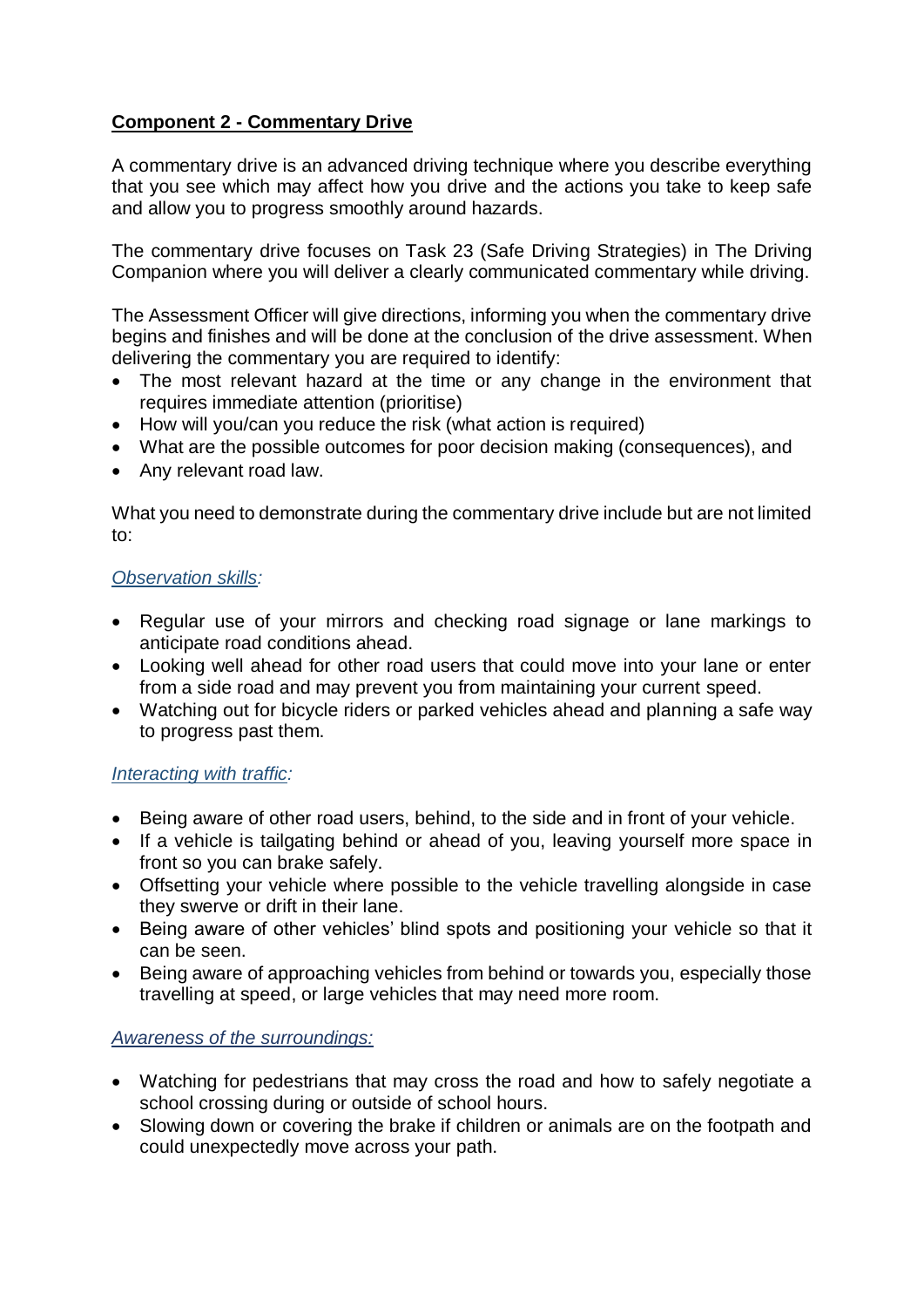## *Vehicle handling skills:*

- Selecting the correct gear and speed for the conditions and explaining why.
- Braking early and gently wherever possible and managing changing road conditions including bends and descents using the brakes, appropriate gears and steering safely and effectively.
- Allowing a minimum safe following distance, a safe stopping distance behind stationary vehicles, a safety margin around other objects and accelerating to ensure smooth vehicle handling.

## *The Hazard Perception Process:*

Being able to articulate during a commentary drive what is going on around you is an essential skill for an instructor and you need to demonstrate the following to safely negotiate an approaching hazard.



This process all takes place very quickly, sometimes in only a few seconds. To prepare it is recommended you practice your hazard perception skills.

### **Note:**

During the commentary drive you do not have to identify every possible hazard. Sometimes there will just be too much going on (e.g. on a busy street) but you must endeavour to **identify the highest risks and explain those in detail first.** 

If some hazards are not available during the drive, verbal questioning will be required. At the conclusion of the commentary drive, the Assessment Officer may ask additional questions to gather more information on your knowledge of handling hazards safely. This provides you the opportunity to show your understanding of the basics of commentary so that you are able to direct the attention of your client in the appropriate manner during training.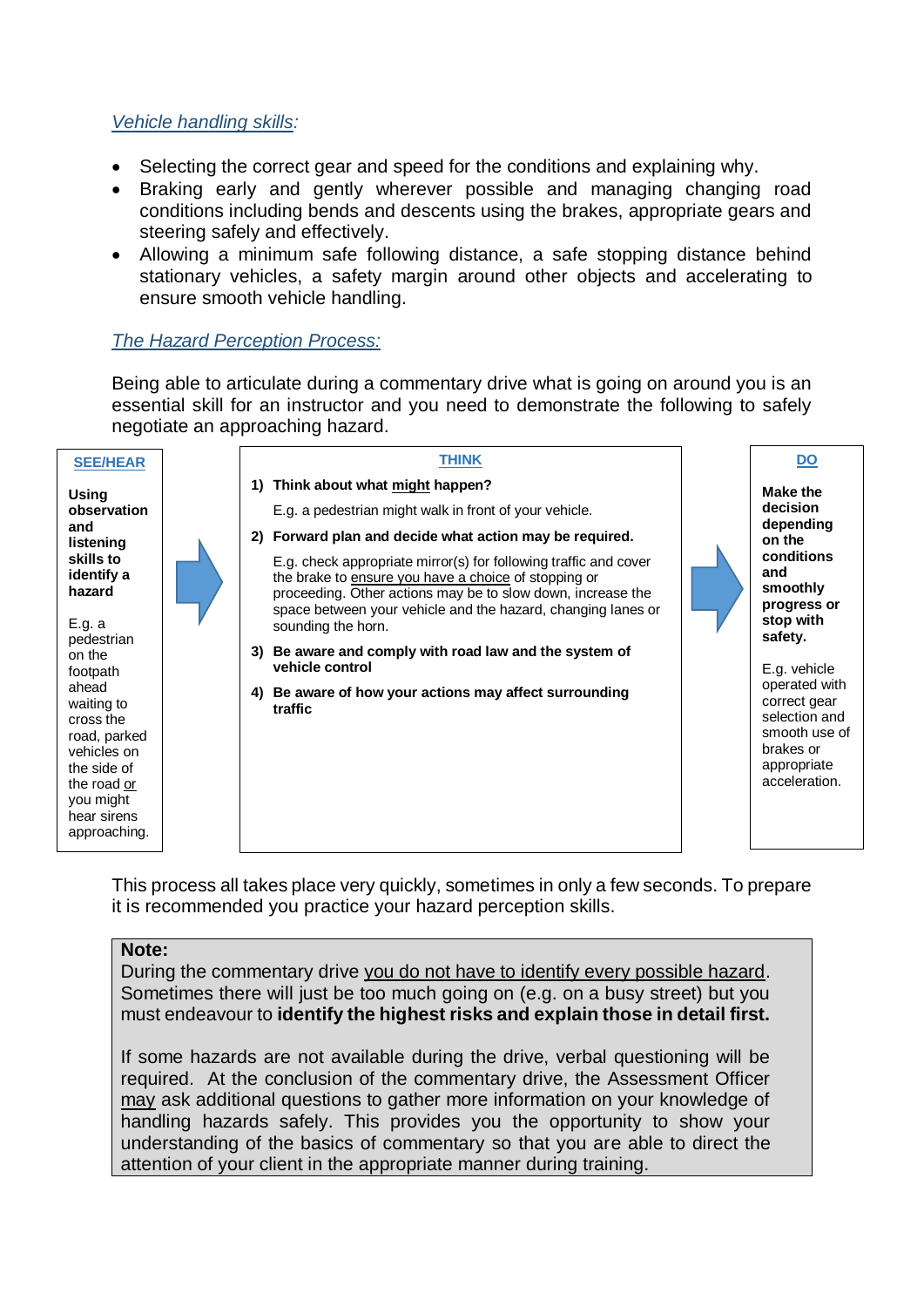## **Component 3 - Training and Delivery of Tasks**

Component 3 is divided into two parts and relates to a task selected by the Assessment Officer from the CBT&A Task Index below. Part A – verbal and Part B – delivery of the task.

**Note:** You may use and are encouraged to make reference to the Driving Companion during Component 3.

## *Potential Scenarios:*

The following scenarios will be used in Component 3.

- An experienced client returning after a loss of licence, or
- A client with limited driving experience.

## *Part A: Verbal*

Using the Task requested by the Assessment Officer, you will need to clearly explain your training and delivery process for both scenarios outlined above.

The Assessment Officer can ask questions to further clarify your answers as required.

## *Part B: Delivery of the Task*

You can then select one of the scenarios discussed to be delivered requiring you to demonstrate, instruct, correct and debrief the Task. The Assessment Officer will act as the client.

**Note:** The Assessment Officer will identify the location/general area for the conduct of the specific Task as required.

You may use The Driving Companion and any other prepared notes or training aids.

## *Notes on the training delivery process:*

When delivering training you will be expected to demonstrate competence in:

- Planning the training session. E.g. appropriate training equipment and resources, suitable location and environment for training etc.
- Introduction to the training session. E.g. clear communication outlining learning outcomes, explanation of the reasons for learning the skill etc.
- Demonstration and thorough explanation of the requirements as specified in the Driving Companion. This includes:
	- o Linking the task, as required, to any previous learning or completed task,
	- o Your ability to tailor training to suit different learning styles, and
	- o A thorough understanding of skills and knowledge required to perform the requested task.

*Feedback*. E.g. recap key points and overview practice required etc.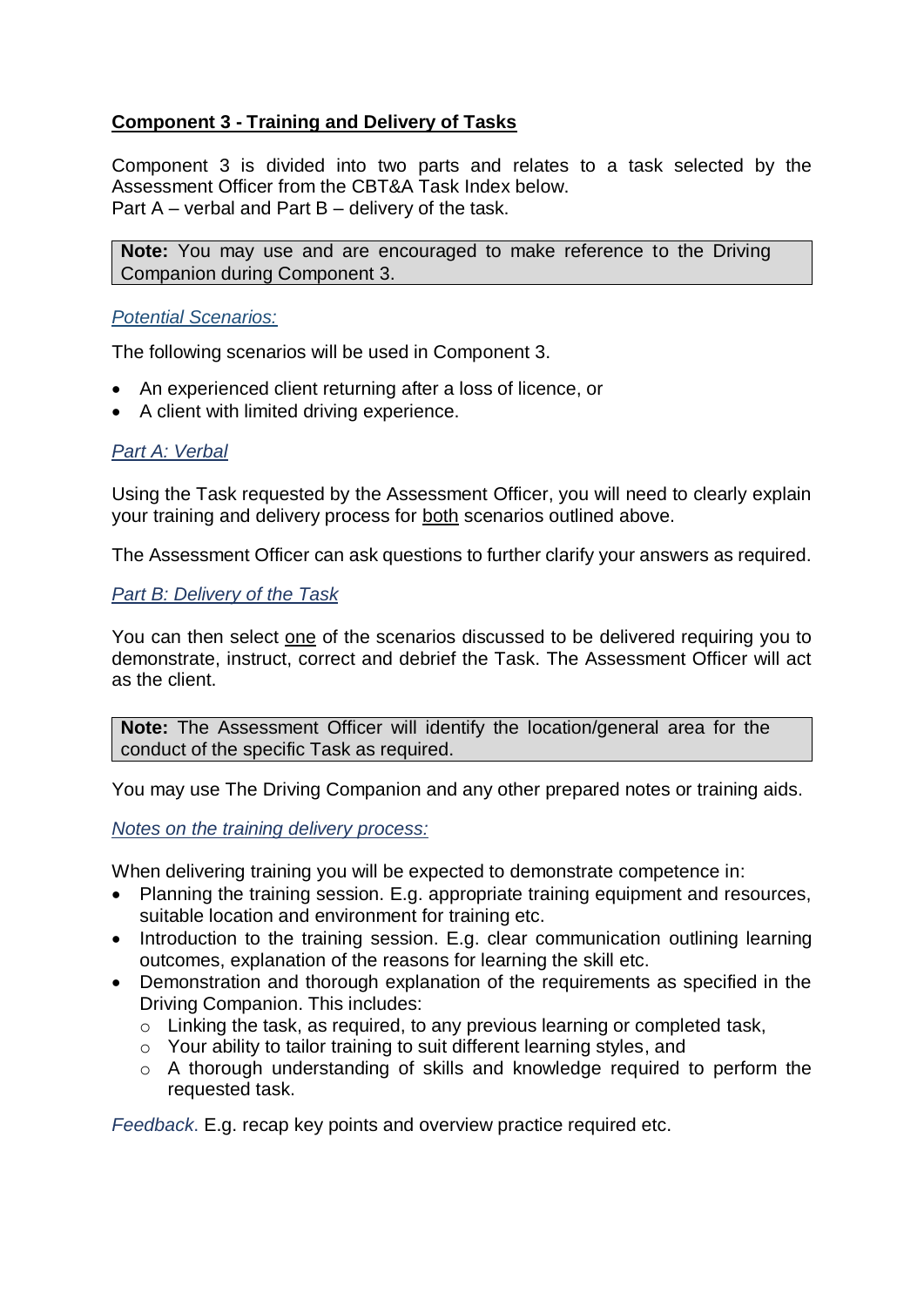You must be able to effectively train to CBT&A standard as per The Driving Companion.

## **Most importantly, you need to be able to demonstrate different training techniques and adapt the training delivery to suit different learning styles**.

**Note:** The Driving Companion is a training tool only. As a Motor Driving Instructor you are not authorised to sign-off tasks, only instruct or train.

## *Task Index*

| Metropolitan and regional |                                                |
|---------------------------|------------------------------------------------|
| areas                     |                                                |
|                           | Task 9 - Moving off uphill                     |
|                           | Task 10 - The Simple U-turn                    |
|                           | Task 11 - The 3-point turn                     |
|                           | Task 12 - 90-degree angle park (front to kerb) |
|                           | Task 27 - U-turn in traffic                    |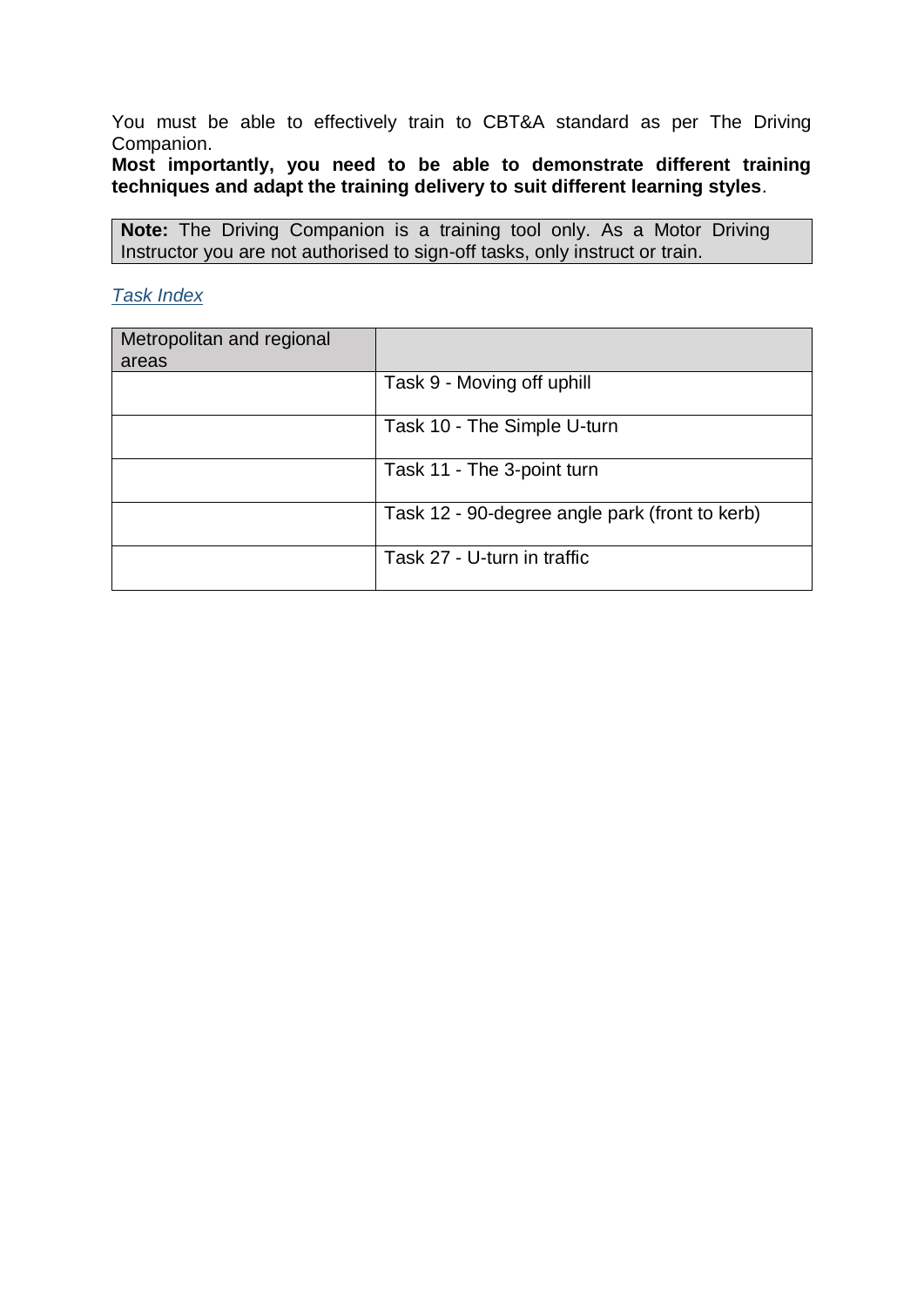## **Additional Assessment Information**

## If an RTO Trainer is present, they must:

- Have completed and assessed all training requirements for the relevant Certificate IV qualification.
- Prepare a route that meets the range statement for a Task 30 and direct the drive assessment (including additional requirements), without providing any instruction or assistance except for direction giving.
- Manage the assessment process. The Assessment Officer is observing and assessing your performance.
- Sit in the front passenger seat, direct and record the assessment.
- Have explained the assessment process and requirements, including the process to follow if you are unsuccessful.
- Ensure you are familiar with The Driving Companion, the tasks and system of vehicle control before commencing the Motor Driving Instructor Regulator Assessment.

## The Assessment Officer will:

- Assess your standard only, not audit the RTO's trainer/assessor.
- Provide a verbal debrief at the conclusion of the regulator assessment and inform you of any components that were not demonstrated to the required standard.
- Provide a copy of the Assessment Summary Outcome page to you or the trainer (this may be emailed to you if it has not been completed at the conclusion of the regulator assessment).
- Not provide training.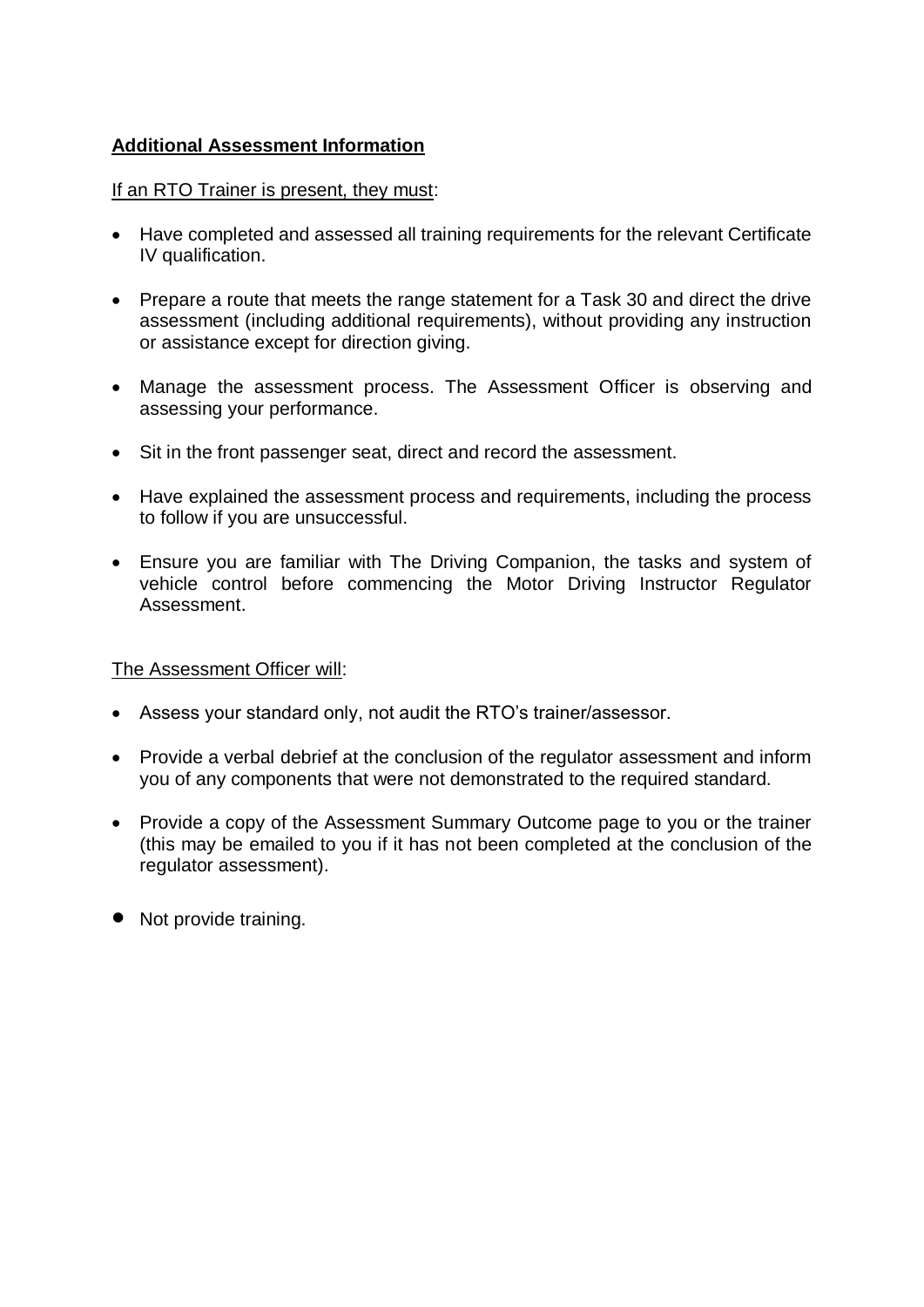# **Motor Driving Instructor Regulator Assessment Booking Form**

|                | <b>RTO Provider:</b>             |                         |                                |                                        |                           |                                 |                    |                                |
|----------------|----------------------------------|-------------------------|--------------------------------|----------------------------------------|---------------------------|---------------------------------|--------------------|--------------------------------|
|                | Applicant's name and licence No. | Date<br><b>Enrolled</b> | <b>Vehicle</b><br><b>Class</b> | Regulator<br><b>Assessment</b><br>date | <b>Assessment</b><br>time | <b>Tasks</b><br><b>Selected</b> | <b>RTO Trainer</b> | <b>Approved start location</b> |
|                |                                  |                         |                                |                                        |                           |                                 |                    |                                |
| $\overline{2}$ |                                  |                         |                                |                                        |                           |                                 |                    |                                |
| 3              |                                  |                         |                                |                                        |                           |                                 |                    |                                |
| 4              |                                  |                         |                                |                                        |                           |                                 |                    |                                |

 **Note:**

**This notice of assessment booking form must be received no less than 7 days prior to the booked assessment date via email** [DIT.LicenceStandardsandTraining@sa.gov.au](mailto:DPTI.LicenceStandardsandTraining@sa.gov.au)

**This form may not be altered without prior Regulator approval.**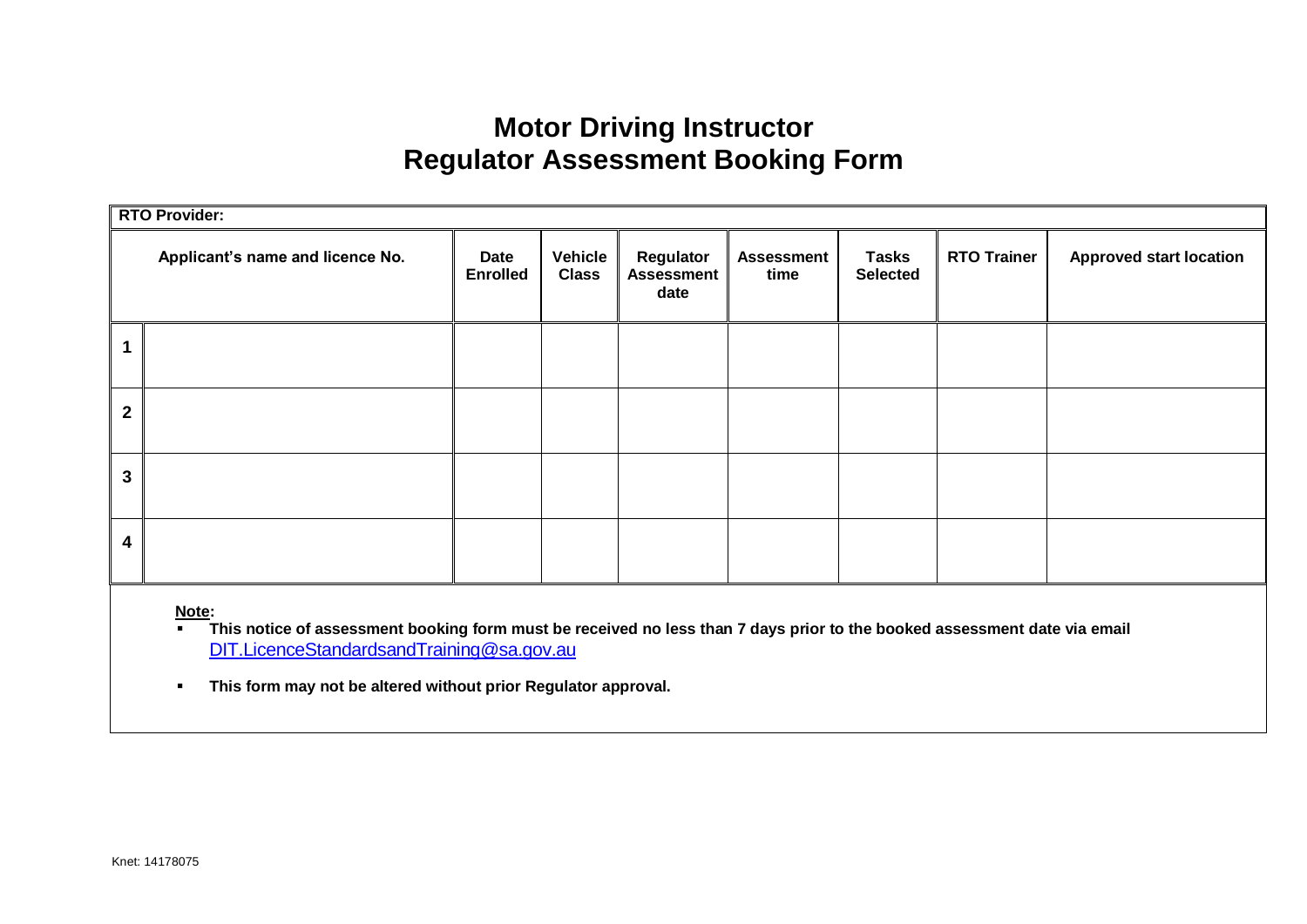**Component 1 – Driving Assessment:** (Provide a copy of the assessment sheet to the applicant)

## **Driving Assessment Recording Sheet**

Applicant Name: ………………………………………Licence No: …………………………… Date: …………… Route No & Location: …………………………………Start Time: ………….Finish Time: …………… AO: (1)………………………………………………AO (2)……………………………………

|                    |                       |  |                           |  |  |  |  | <b>Totals</b> |  |  |  |                 |                          |    |  |
|--------------------|-----------------------|--|---------------------------|--|--|--|--|---------------|--|--|--|-----------------|--------------------------|----|--|
| <b>TYPE</b>        | <b>CONTENT</b>        |  | SYSTEM OF VEHICLE CONTROL |  |  |  |  |               |  |  |  | <b>Road Law</b> |                          | AO |  |
|                    | On to busy road       |  |                           |  |  |  |  |               |  |  |  |                 |                          |    |  |
|                    | From busy road        |  |                           |  |  |  |  |               |  |  |  |                 |                          |    |  |
| <b>Left Turns</b>  | <b>Traffic lights</b> |  |                           |  |  |  |  |               |  |  |  |                 |                          |    |  |
|                    | <b>Minor Roads</b>    |  |                           |  |  |  |  |               |  |  |  |                 |                          |    |  |
|                    | On to busy road       |  |                           |  |  |  |  |               |  |  |  |                 |                          |    |  |
|                    | From busy road        |  |                           |  |  |  |  |               |  |  |  |                 |                          |    |  |
| <b>Right Turns</b> | <b>Traffic lights</b> |  |                           |  |  |  |  |               |  |  |  |                 |                          |    |  |
|                    | Roundabout            |  |                           |  |  |  |  |               |  |  |  |                 |                          |    |  |
|                    | <b>Minor roads</b>    |  |                           |  |  |  |  |               |  |  |  |                 |                          |    |  |
|                    | Lane change (L)       |  |                           |  |  |  |  |               |  |  |  |                 |                          |    |  |
|                    | Lane change (R)       |  |                           |  |  |  |  |               |  |  |  |                 |                          |    |  |
| <b>Straight</b>    | <b>Laned road</b>     |  |                           |  |  |  |  |               |  |  |  |                 |                          |    |  |
| and General        | Roundabout            |  |                           |  |  |  |  |               |  |  |  |                 |                          |    |  |
| <b>Driving</b>     | <b>Traffic lights</b> |  |                           |  |  |  |  |               |  |  |  |                 |                          |    |  |
|                    | Other                 |  |                           |  |  |  |  |               |  |  |  |                 |                          |    |  |
|                    | Other                 |  |                           |  |  |  |  |               |  |  |  |                 |                          |    |  |
|                    | <b>Stop</b>           |  |                           |  |  |  |  |               |  |  |  |                 |                          |    |  |
| <b>Signs</b>       | <b>Give Way</b>       |  |                           |  |  |  |  |               |  |  |  |                 |                          |    |  |
|                    | <b>School Zone</b>    |  |                           |  |  |  |  |               |  |  |  |                 |                          |    |  |
|                    | Ped. Crossing         |  |                           |  |  |  |  |               |  |  |  |                 |                          |    |  |
|                    | Sealed (R)            |  |                           |  |  |  |  |               |  |  |  |                 |                          |    |  |
| <b>Bends</b>       | Sealed (L)            |  |                           |  |  |  |  |               |  |  |  |                 |                          |    |  |
| (Country)          | <b>Unsealed</b> (R)   |  |                           |  |  |  |  |               |  |  |  |                 |                          |    |  |
|                    | Unsealed (L)          |  |                           |  |  |  |  |               |  |  |  |                 |                          |    |  |
| Notes/comments:    |                       |  |                           |  |  |  |  |               |  |  |  |                 | <b>AO Total Events:%</b> |    |  |
|                    |                       |  |                           |  |  |  |  |               |  |  |  |                 |                          |    |  |
|                    |                       |  |                           |  |  |  |  |               |  |  |  |                 | No: Road Law             |    |  |
|                    |                       |  |                           |  |  |  |  |               |  |  |  |                 |                          |    |  |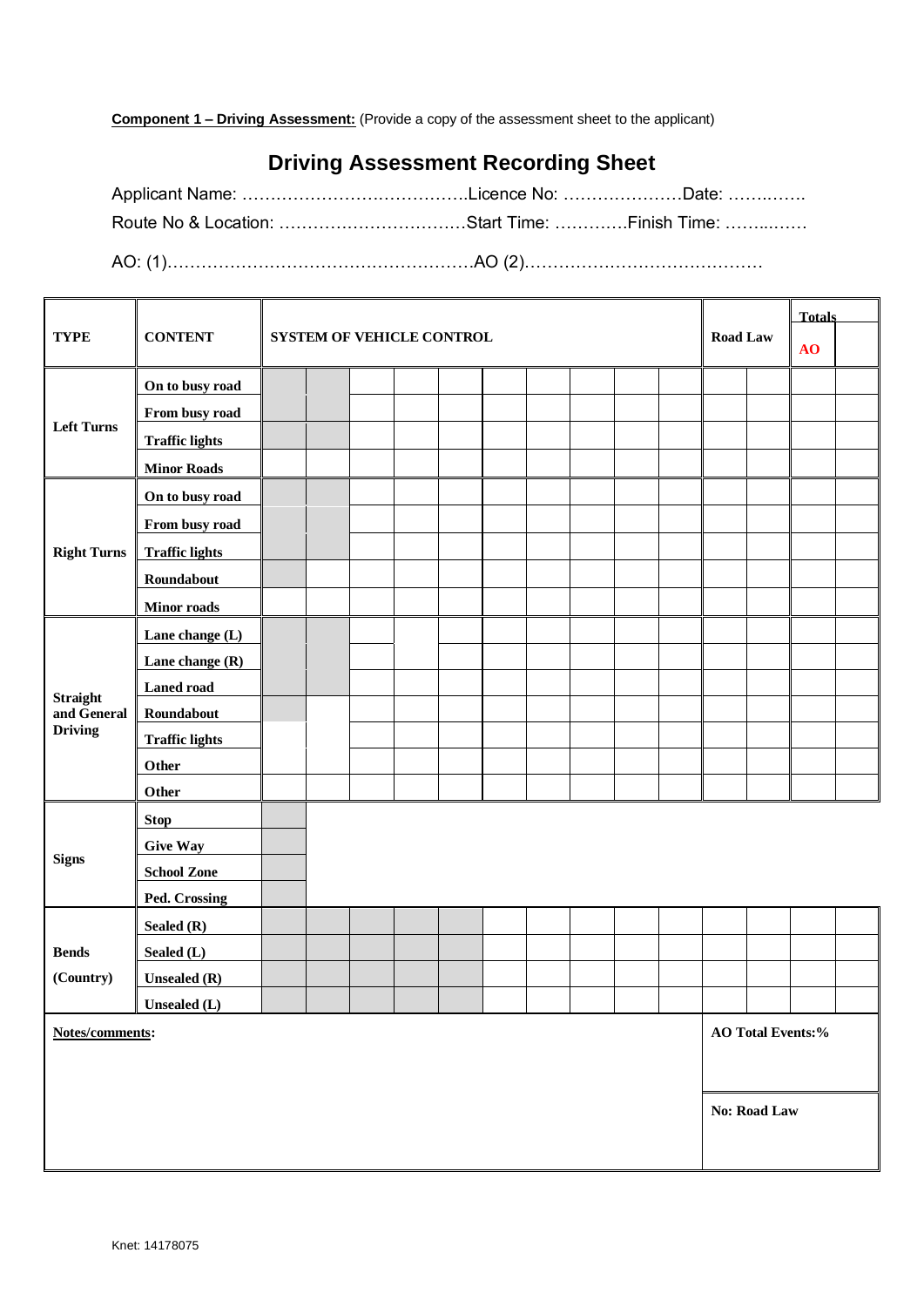|                                                          |                                                                                                                                                                                                                                                                                                                                                                                                                                                                                                                                                                                                                                                          |                       |                                                  |                   |                                               |                                  | Safe driving strategies applied at, but not limited to, the following:                                                     |                                                |                                                   |                          |           |
|----------------------------------------------------------|----------------------------------------------------------------------------------------------------------------------------------------------------------------------------------------------------------------------------------------------------------------------------------------------------------------------------------------------------------------------------------------------------------------------------------------------------------------------------------------------------------------------------------------------------------------------------------------------------------------------------------------------------------|-----------------------|--------------------------------------------------|-------------------|-----------------------------------------------|----------------------------------|----------------------------------------------------------------------------------------------------------------------------|------------------------------------------------|---------------------------------------------------|--------------------------|-----------|
|                                                          | Component 2 -<br><b>Commentary Drive</b><br><b>Recording Sheet</b>                                                                                                                                                                                                                                                                                                                                                                                                                                                                                                                                                                                       | 1. Parked<br>vehicles | 2. School<br>Zones or<br>Pedestrian<br>Crossings | 3.<br>Roundabouts | 4.<br>Intersections<br>with traffic<br>lights | 5. Laned and<br>unlaned<br>roads | 6.Controlled<br>intersection: Stop<br>or Give Way Sign<br>(A left turn at a Stop<br>Sign is required<br>wherever possible) | 7 <sub>1</sub><br>Uncontrolled<br>intersection | 8. Turns<br>(left/right),<br>Bends and<br>Merging | 9. Pedestrians           | 10. Other |
|                                                          | 1. See / Hear - Used<br>observation / listening<br>skills to identify hazard                                                                                                                                                                                                                                                                                                                                                                                                                                                                                                                                                                             |                       |                                                  |                   |                                               |                                  |                                                                                                                            |                                                |                                                   |                          |           |
|                                                          | 2. Think - Risk assessed<br>and what might happen<br>discussed                                                                                                                                                                                                                                                                                                                                                                                                                                                                                                                                                                                           |                       |                                                  |                   |                                               |                                  |                                                                                                                            |                                                |                                                   |                          |           |
| Describe what you are seeing and doing (and explain why) | 3. Think - Demonstrated<br>forward planning and<br>considered possible<br>actions that could be<br>taken. Checked mirror(s)<br>and covered brake to<br>provide option of stopping                                                                                                                                                                                                                                                                                                                                                                                                                                                                        |                       |                                                  |                   |                                               |                                  |                                                                                                                            |                                                |                                                   |                          |           |
|                                                          | 4. Think - Identify and<br>comply with road law and<br>System of Vehicle Control                                                                                                                                                                                                                                                                                                                                                                                                                                                                                                                                                                         |                       |                                                  |                   |                                               |                                  |                                                                                                                            |                                                |                                                   |                          |           |
|                                                          | 5. Think - Discuss how<br>actions taken may affect<br>surrounding traffic                                                                                                                                                                                                                                                                                                                                                                                                                                                                                                                                                                                |                       |                                                  |                   |                                               |                                  |                                                                                                                            |                                                |                                                   |                          |           |
|                                                          | 6. Do - Discussed and<br>made correct decision that<br>enabled either smooth<br>progression or stopping<br>with safety without<br>impeding other road users.                                                                                                                                                                                                                                                                                                                                                                                                                                                                                             |                       |                                                  |                   |                                               |                                  |                                                                                                                            |                                                |                                                   |                          |           |
|                                                          | The applicant must demonstrate the following:<br>Apply observation skills in the course of vehicle operation, evaluate risk and behave accordingly.<br>Recognise and comment on adverse driving conditions commonly encountered during driving activities.<br>Recognise and comment on signs and road markings (including advisory signs).<br>Monitor traffic and road conditions, anticipate hazards and react appropriately.<br>Explain risks when driving and how to drive to minimise this risk.<br>Explain the consequences of not using low risk driving techniques.<br>Communicate effectively with others when applying safe driving strategies. |                       |                                                  |                   |                                               |                                  |                                                                                                                            |                                                | <b>Competent</b>                                  | <b>Not Yet Competent</b> |           |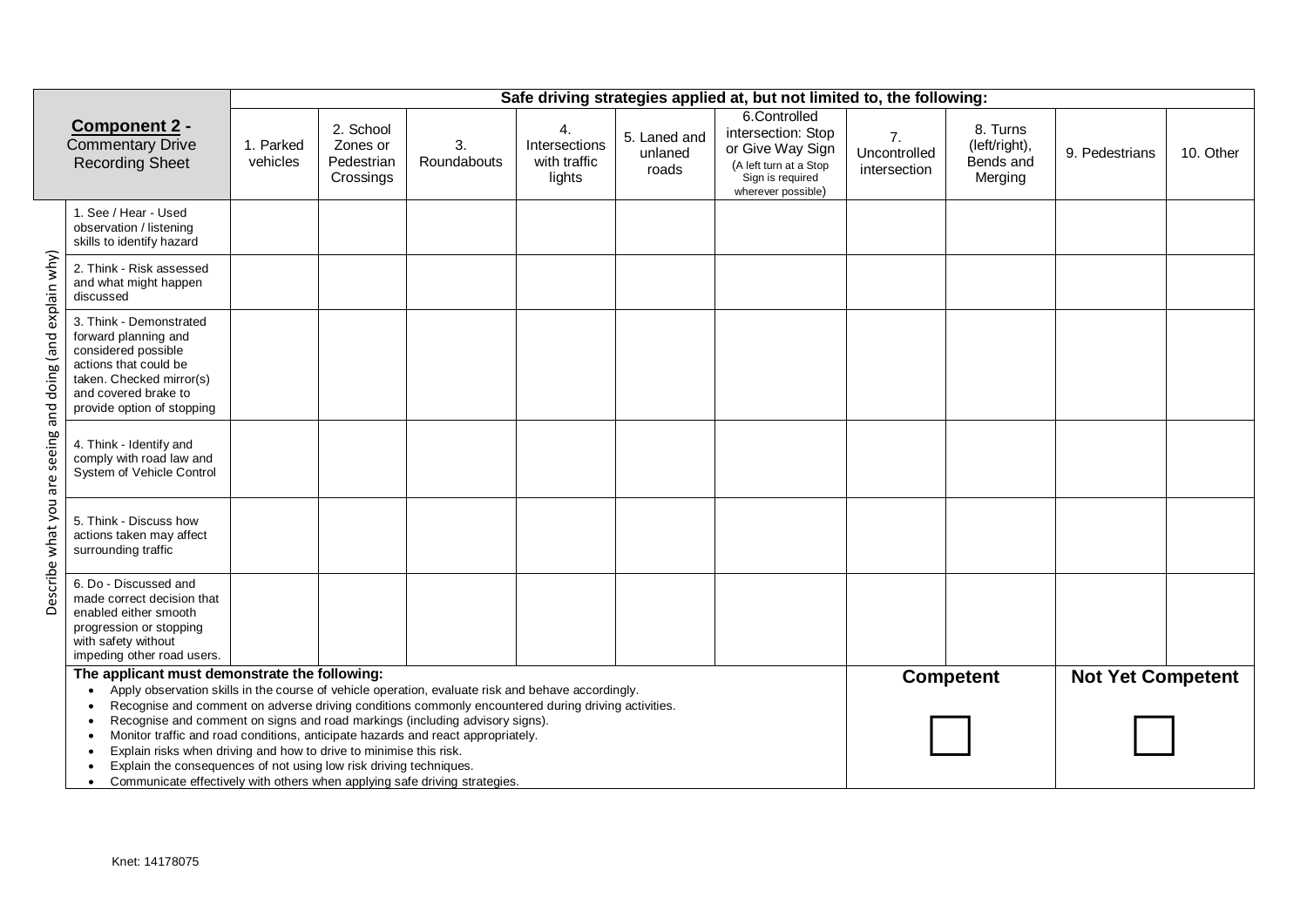### **Component 3 – Training and Delivery of Tasks**

## **Training Delivery Recording Sheet**

Using The Driving Companion to competently deliver one CBT&A Task from the list below. This is an "open book" session.

|    |                              | <b>CBT&amp;A Task Index</b> |                             |
|----|------------------------------|-----------------------------|-----------------------------|
| 9  | Moving off uphill            | 12                          | 90 degree angle park        |
| 10 | Simple U-turn                | 27                          | U-turn in traffic manoeuvre |
| 11 | 3-point turn (between kerbs) |                             |                             |

While sessions plans aren't mandatory, the training delivered must still demonstrate the following:

#### **Section One: Knowledge and Skills for Instruction**

You can only be assessed as competent if all criteria are applied to the CBT&A Task being delivered.

### **Section Two: Road Knowledge and Technical skills**

Assessment criteria as per The Driving Companion. You must demonstrate all of the criteria for each element to successfully complete the task whilst complying with the ARR at all times. You must be able to effectively train a client to CBT&A standard as per The Driving Companion. The client must be able to physically and verbally demonstrate a clear understanding of the task requirements and be to the standard ready to undertake an assessment conducted by an Authorised Examiner. You need to be able to demonstrate different training techniques and adapt the training to suit different learning styles.

Note: For the purpose of this component the Assessment Officer acts as the client.

| Trainee Name:                           |                                                                                                                                                                                                                                                                                                                                                                                                                                                      | <b>Tasks Delivered:</b> |           |               |
|-----------------------------------------|------------------------------------------------------------------------------------------------------------------------------------------------------------------------------------------------------------------------------------------------------------------------------------------------------------------------------------------------------------------------------------------------------------------------------------------------------|-------------------------|-----------|---------------|
| Planning:                               | Section 1 - Knowledge and skills for instruction:<br>Appropriate training equipment and resources used<br>Recaps on previous session (if relevant)<br>Route, location and environment appropriate<br>Maintains safety at all times                                                                                                                                                                                                                   |                         | Competent | Not Competent |
| Introduction:<br>$\bullet$<br>$\bullet$ | Clear introduction and questions learner to see if any understanding of topic<br>Outlines the learning outcomes, required knowledge and skills and process<br>Explains the importance of the skill to be learnt<br>Explains what the learner must already know and do before attempting the session                                                                                                                                                  |                         |           |               |
| Demonstration:<br>٠<br>٠                | Effectively demonstrates each step in a task logically, clearly and at appropriate pace for learner<br>Explains the reasons for each step or function clearly providing opportunities for questions and practice<br>Checks that the learner has acquired the appropriate skills and knowledge before progressing<br>Builds rapport, responds and communicates clearly with the learner<br>Training progress is documented accurately (if applicable) |                         |           |               |
| Feedback:<br>$\bullet$<br>$\bullet$     | Provides constructive feedback appropriately<br>Focuses on key areas requiring development and low risk driving techniques<br>Recaps key points and overviews practice/ homework requirements                                                                                                                                                                                                                                                        |                         |           |               |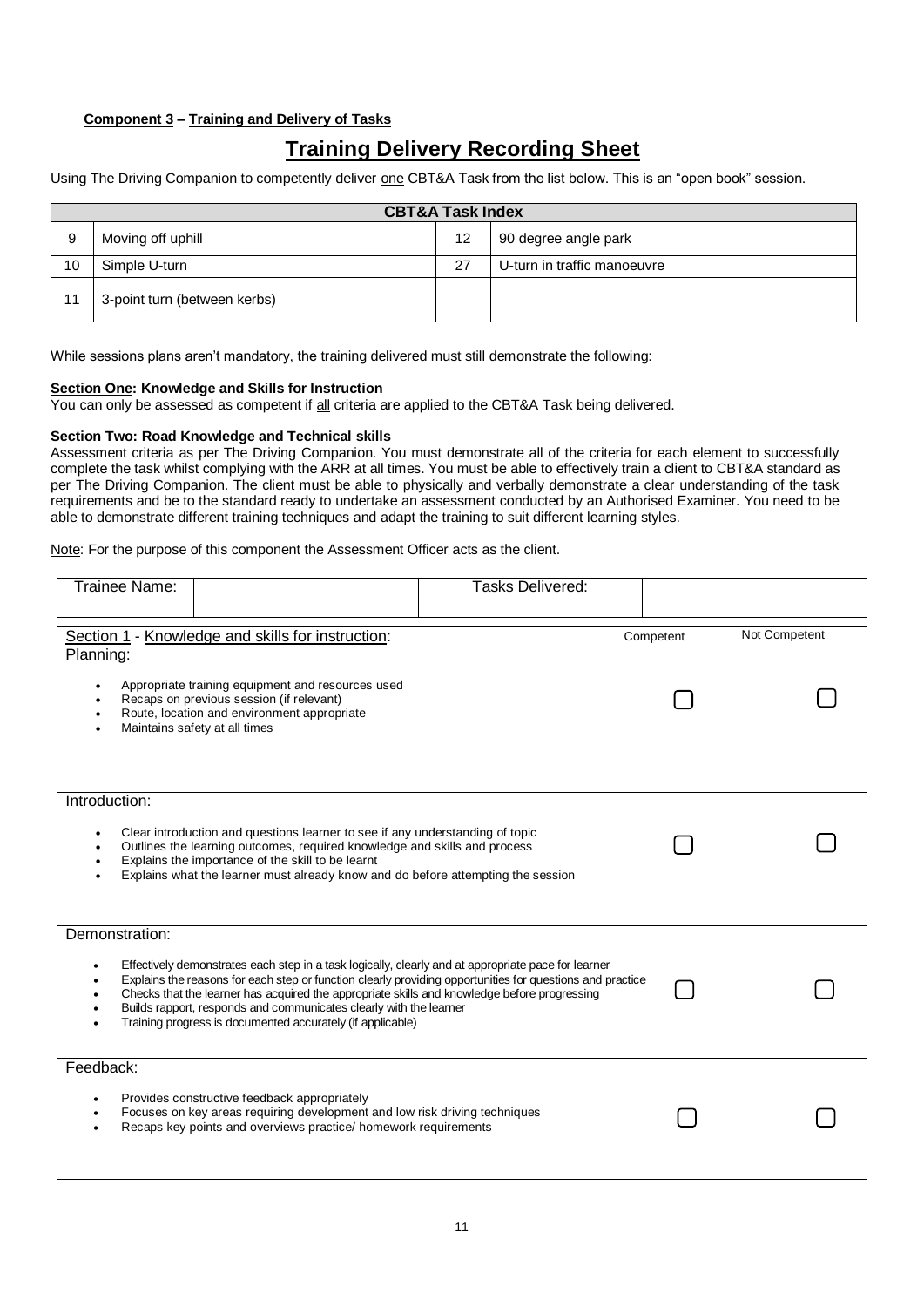#### **Task 9 – Moving off uphill Performance Required:**

Select a safe and suitable location to perform the moving off uphill

Able to move off competently and safely on any hill while in full control of the vehicle without stalling or rolling backwards

### **Test Elements in Sequence:**

### **(a) Stopping and securing the vehicle on a hill**

| Select a suitable safe and legal place on a hill to stop                                                                   |  |
|----------------------------------------------------------------------------------------------------------------------------|--|
| Bring the vehicle to a stop in accordance with the procedure stated in Task 4, steps1(a) to 6(a)                           |  |
| Secure the vehicle in accordance with the procedure stated in Task 4, steps 1(b) to 5(b)                                   |  |
| If leaving the vehicle, shut down the engine in accordance with Task 2, steps 1(b) to 9(b) and select first gear (uphill), |  |
| or reverse gear (downhill) for manual, or 'Park' for automatic                                                             |  |
| (b) Moving off uphill                                                                                                      |  |
| If the park brake is not correctly applied, correctly apply it                                                             |  |

 $\overline{\mathbf{x}}$  $\overline{\mathbf{v}}$ 

 $\Box$ 

 $\begin{array}{|c|} \hline \textbf{O} \\ \hline \textbf{O} \end{array}$ 

 $\Box$ 

 $\Box$ 

 $\Box$ 

 $\overline{\mathsf{C}}$ 

 $\Box$ 

| If the park brake is not correctly applied, correctly apply it<br>▢<br>Check the mirror for a safe gap in the traffic and signal right for at least five seconds prior to step 7(b) (where<br>П<br>intending to move off to the right)<br>Apply foot brake (automatic), or clutch pedal down (manual)<br>n<br>Select 'Drive' (automatic), or first gear (manual) |
|------------------------------------------------------------------------------------------------------------------------------------------------------------------------------------------------------------------------------------------------------------------------------------------------------------------------------------------------------------------|
|                                                                                                                                                                                                                                                                                                                                                                  |
|                                                                                                                                                                                                                                                                                                                                                                  |
|                                                                                                                                                                                                                                                                                                                                                                  |
|                                                                                                                                                                                                                                                                                                                                                                  |
|                                                                                                                                                                                                                                                                                                                                                                  |
| Apply sufficient power to prevent rolling backwards and/or stalling, while (for manual) at the same time, bring the<br>□                                                                                                                                                                                                                                         |
| clutch to 'friction point' absorbing about half of the engine noise                                                                                                                                                                                                                                                                                              |
| П<br>Check the mirror again and over the right shoulder for traffic (from driveways, roads opposite or U-turning traffic)                                                                                                                                                                                                                                        |
| п<br>Release park brake slowly and apply appropriate power (in manual) gently release the clutch until fully engaged                                                                                                                                                                                                                                             |
| ∩<br>Safely and smoothly accelerate away on the first attempt without stalling or rolling back, and then cancel the signal                                                                                                                                                                                                                                       |
| 0.<br>Perform the task in sequence from 1(b) to 8(b) while maintaining full control of the vehicle                                                                                                                                                                                                                                                               |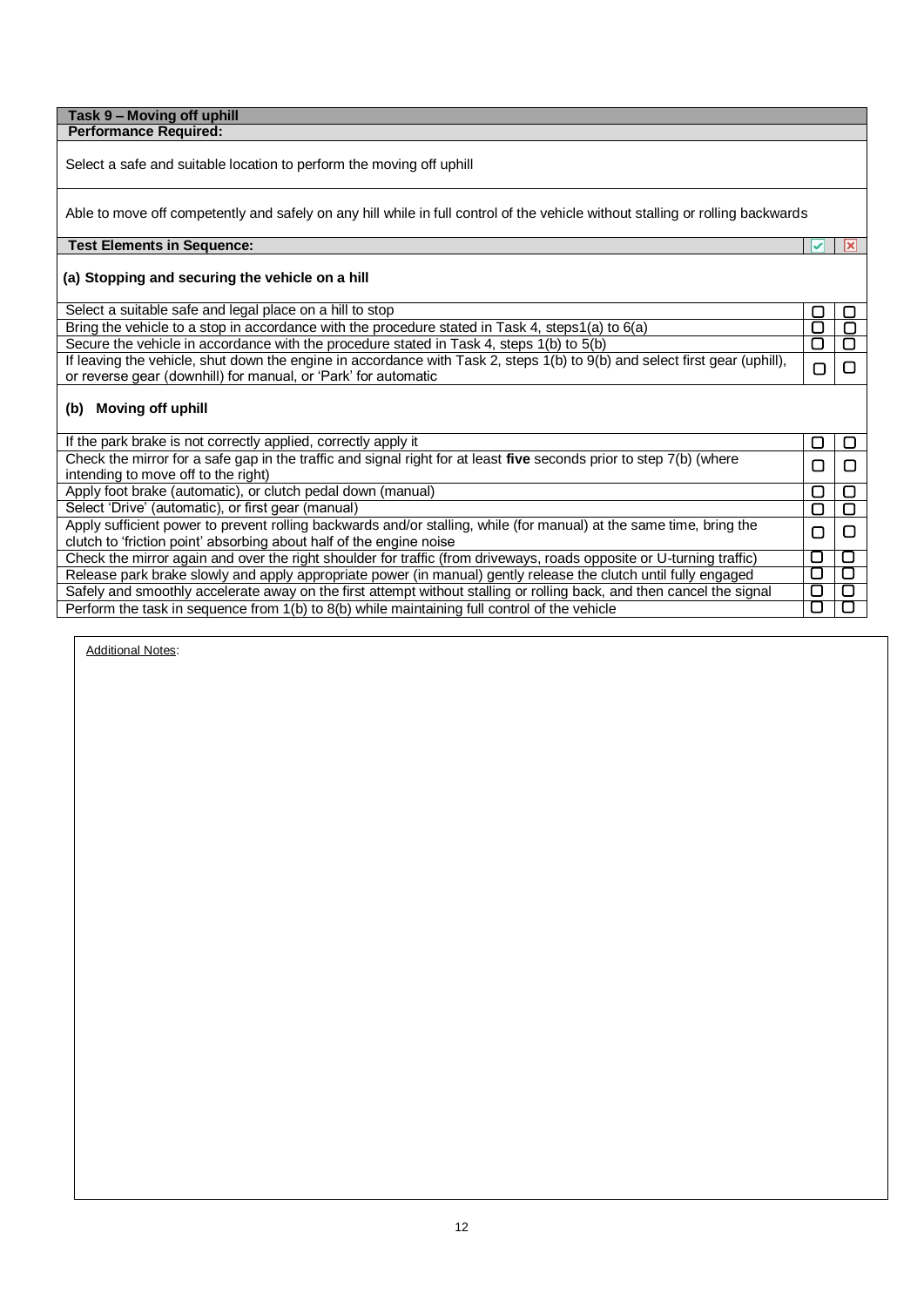| Task 10 - The simple U-turn                                                                                                                                                               |              |                         |
|-------------------------------------------------------------------------------------------------------------------------------------------------------------------------------------------|--------------|-------------------------|
| <b>Performance Required:</b>                                                                                                                                                              |              |                         |
| Selects a safe and suitable location to perform the simple U-turn (kerb to kerb)                                                                                                          |              |                         |
| Able to turn the vehicle around safely and competently within the confines of the carriageway of the road without the need for<br>reversing while maintaining full control of the vehicle |              |                         |
| <b>Test Elements in Sequence:</b>                                                                                                                                                         | $\checkmark$ | $\vert x \vert$         |
| (a) Selecting a location for the U-turn                                                                                                                                                   |              |                         |
| Select a location where the U-turn is lawfully permitted, can be completed without reversing and is not in a 'no<br>standing' area or opposite parked vehicles                            | О            | 0                       |
| Select a location where there is sufficient visibility in all directions to enable the U-turn to be done safely                                                                           | ∩            | ∩                       |
| Stop at the kerb in accordance with Task 4, steps 1(a) to 6(a)                                                                                                                            | □            | □                       |
| (b) The simple U-turn                                                                                                                                                                     |              |                         |
| Comply with the give way rules (for U-turn) by giving way to all other traffic using the road during this manoeuvre                                                                       | $\Box$       | O                       |
| Comply with 'moving off from the kerb' procedure where practicable as stated in Task 3, steps 1 to 7                                                                                      | ◘            | $\overline{\mathsf{C}}$ |
| Move the vehicle slowly forward while turning the steering wheel quickly to the right until on full steering lock (if<br>required)                                                        | О            | ▢                       |
| Just before the vehicle points in the opposite direction, start to straighten the steering wheel while looking well down<br>the road in the direction of travel (Aim high in steering)    | □            | □                       |
| When safe, accelerate smoothly away without over-steering (avoiding a 'Question Mark' turn) while maintaining full<br>control of the vehicle                                              | □            | $\Box$                  |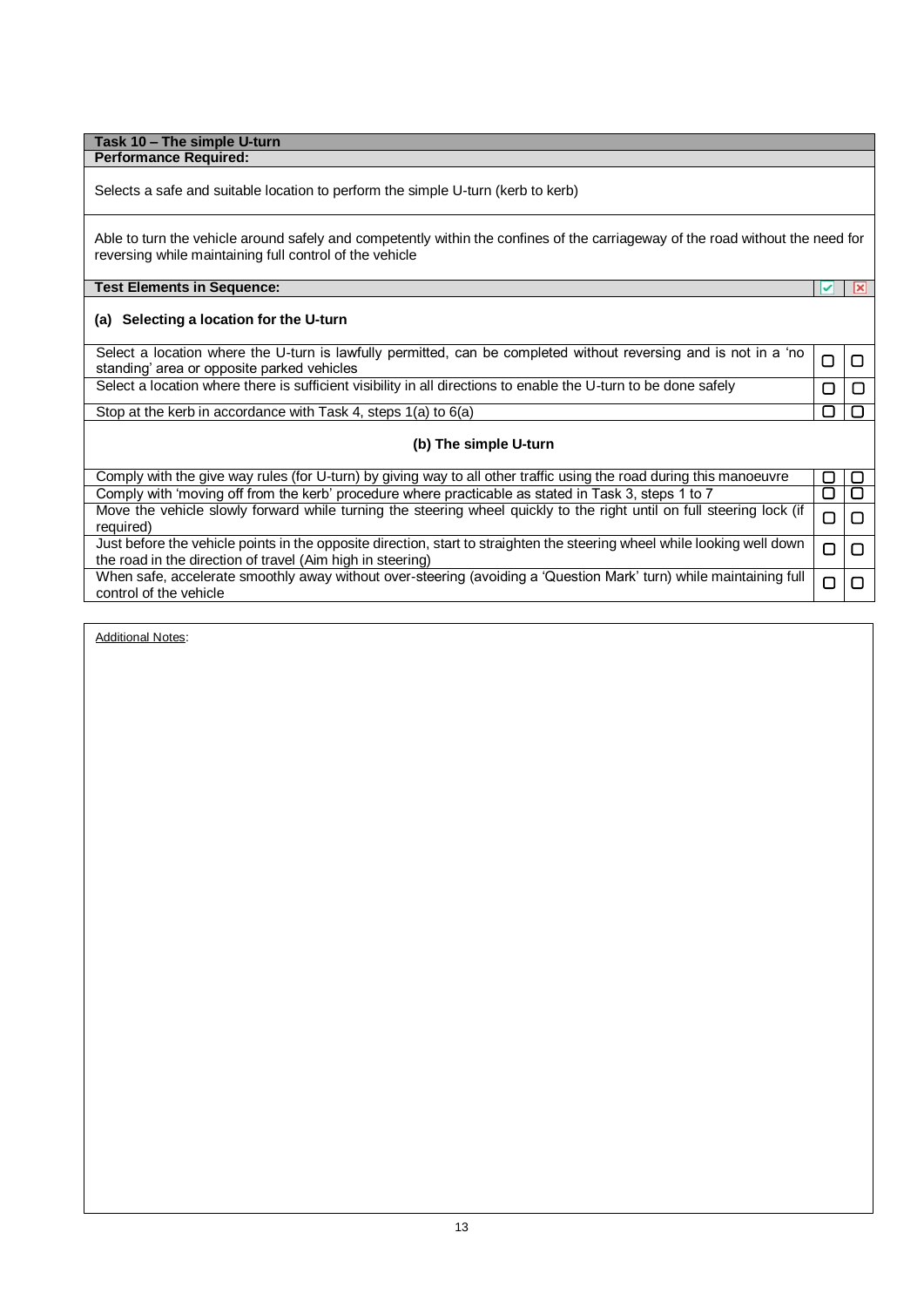#### **Task 11 – The 3-point turn Performance Required:**

Selects a safe and suitable location to perform the 3-point turn

Able to turn the vehicle around safely and competently within the boundaries of a carriageway that is narrower than the turning circle of the vehicle while maintaining full control of the vehicle

**V** X

 $\overline{\square}$ 

 $\overline{\mathsf{d}}$ 

Ο  $\overline{\square}$  $\Box$ 

 $\Box$ 

 $\overline{\Box}$ 

 $\overline{\square}$ 

 $\Box$ 

 $\overline{\mathbf{C}}$ 

### **Test Elements in Sequence:**

### **(a) Selecting a location for the 3-Point turn**

Select a safe location in accordance with Task 10, steps 1(a) to 3(a), except reversing to complete the manoeuvre will  $\overline{\square}$  $\overline{\square}$ be required  $\overline{\square}$  $\overline{\square}$ 

Choose a location where there is no obstruction (post etc.) on the left footpath near the kerb, just forward of the front passenger's door (reversing area during the 3-point turn)

Stop at the kerb (as per Task 4). Select appropriate stopping position

Check the mirror (and signal left if stopping at the left kerb)

Smoothly slow the vehicle (to just above the engine idle speed) using the footbrake operated by the right foot (For manuals) push the clutch down just before reaching engine idle speed to prevent stalling while maintaining light pressure on the footbrake

Bring vehicle to a smooth stop at the kerb without jerking the vehicle

### **(b) The 3-Point turn (U-turn including reversing)**

| Comply with the Give Way rules (for U-turn) by giving way to all other traffic using the road during this manoeuvre           | $\overline{\phantom{a}}$ | ┎      |
|-------------------------------------------------------------------------------------------------------------------------------|--------------------------|--------|
| If the park brake is not correctly applied, correctly apply it                                                                | ⊔                        |        |
| Check mirror and signal right for at least 5 seconds (when intending to move off to the right)                                | □                        | О      |
| Push clutch pedal down (manual) / Right foot on footbrake (automatic) and hold until ready to move off                        | ⊓                        |        |
| Select first gear (manual) / Selects 'Drive' (automatic)                                                                      | ⊔                        | □      |
| Apply appropriate power and for manual clutch to 'friction point'                                                             | □                        | $\Box$ |
| Check the mirror again and over the right shoulder (blind spot check) for traffic                                             | ⊔                        | □      |
| If safe, release the park brake and (for manual only) at the same time release the clutch slowly until it is fully engaged    | О                        |        |
| Move the vehicle slowly forward while turning the steering wheel quickly to the right until on full steering lock             | □                        | О      |
| About 1 metre from the right kerb and while keeping the vehicle moving (optional) turn the steering wheel quickly to          | ⊓                        | O      |
| the left                                                                                                                      |                          |        |
| Stop before touching the kerb.                                                                                                | □                        | $\Box$ |
| Select reverse gear, apply the park brake if required (holding the button in - optional) and check both directions and        | ▢                        | $\Box$ |
| behind.                                                                                                                       |                          |        |
| Move off in reverse without rolling or stalling, under full control                                                           | □                        | $\Box$ |
| About 1 metre from the kerb while keeping the vehicle moving (optional) steer quickly to the right and prepare to move        | □                        | $\Box$ |
| off down the road without additional steering (except for straightening)                                                      |                          |        |
| Stop before touching the kerb                                                                                                 | □                        | О      |
| Select first gear or Drive, apply the handbrake if required (holding the button in - optional) check both ways for traffic    | О                        | О      |
| If safe, move off down the road maintaining full control of the vehicle without over-steering (Aim high in steering). Perform | ∩                        | ∩      |
| all steps in sequence.                                                                                                        |                          |        |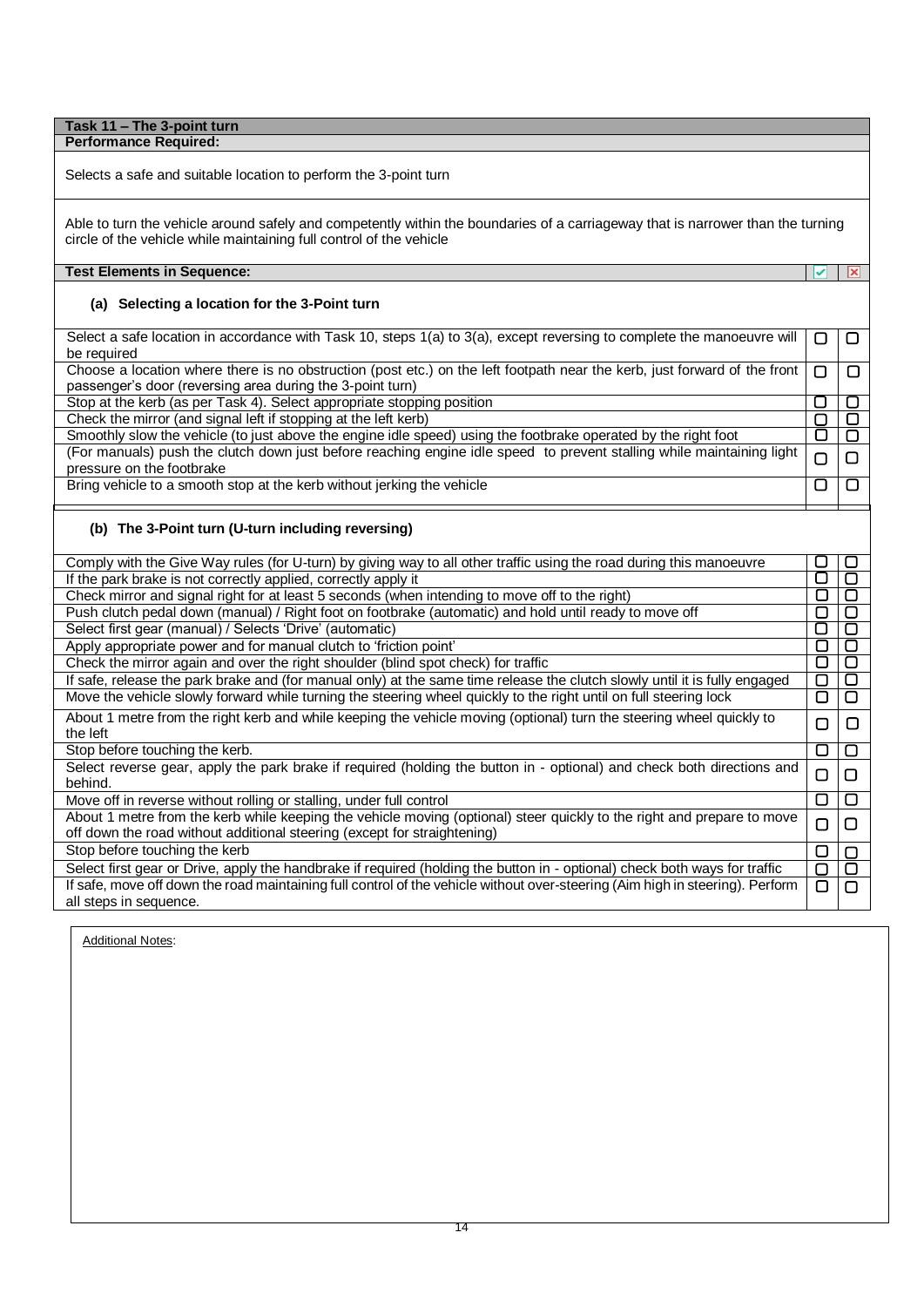### **Task 12 – 90 degree angle park (front to kerb) Performance Required:**

Able to enter a 90 degree angle park (if available), front to kerb, safely and competently while maintaining a full control of the vehicle

 $\overline{\mathbf{x}}$ 

 $\overline{\mathbf{v}}$ 

Able to leave a 90 degree angle park (if available) safely and competently while maintaining full control of the vehicle

### **Test Elements in Sequence:**

### **(a) Entering a 90 degree angle park (front to kerb)**

| Select a suitable parking bay, check the mirror, signal and slow the vehicle to a safe and controllable speed.                 |        |        |
|--------------------------------------------------------------------------------------------------------------------------------|--------|--------|
| Choose the appropriate gear for control (if required)                                                                          | L.     |        |
| Check vehicle clearance (as applicable) on the inside of the turn (mirror or shoulder check)                                   | □      |        |
| Correctly position the vehicle, front to kerb, wholly within the bay while maintaining full control without touching the       |        |        |
| kerb and is:                                                                                                                   |        |        |
| Not more than 300 mm out of parallel with the lines<br>$\bullet$                                                               | П      |        |
| Not more than 300 mm from the kerb or end of parking bay<br>$\bullet$                                                          |        |        |
| Where practicable, central within the parking bay with the front wheels pointing straight ahead towards the kerb.<br>$\bullet$ |        |        |
| (b) Leaving a 90 degree angle park                                                                                             |        |        |
| Select reverse gear                                                                                                            |        |        |
| Constantly check behind, both sides and to the front before moving and during reversing                                        | ப      |        |
| Reverse slowly under full control of the vehicle and check for clearance of the front of the vehicle (where appropriate)       | □      | □      |
| Reverse the vehicle only for such a distance as is necessary and turn the steering wheel sufficiently to allow the             | □      | $\Box$ |
| vehicle to safely clear the parking bay alongside                                                                              |        |        |
| Check mirror, signalling as appropriate                                                                                        | U      | U      |
| Move off with safety and without rolling                                                                                       | □      | □      |
| Except for straightening the steering wheel, drive forward under full control in the intended direction of travel requiring    | $\Box$ | П      |
| less than one turn of the steering wheel in that direction. Perform in sequence.                                               |        |        |